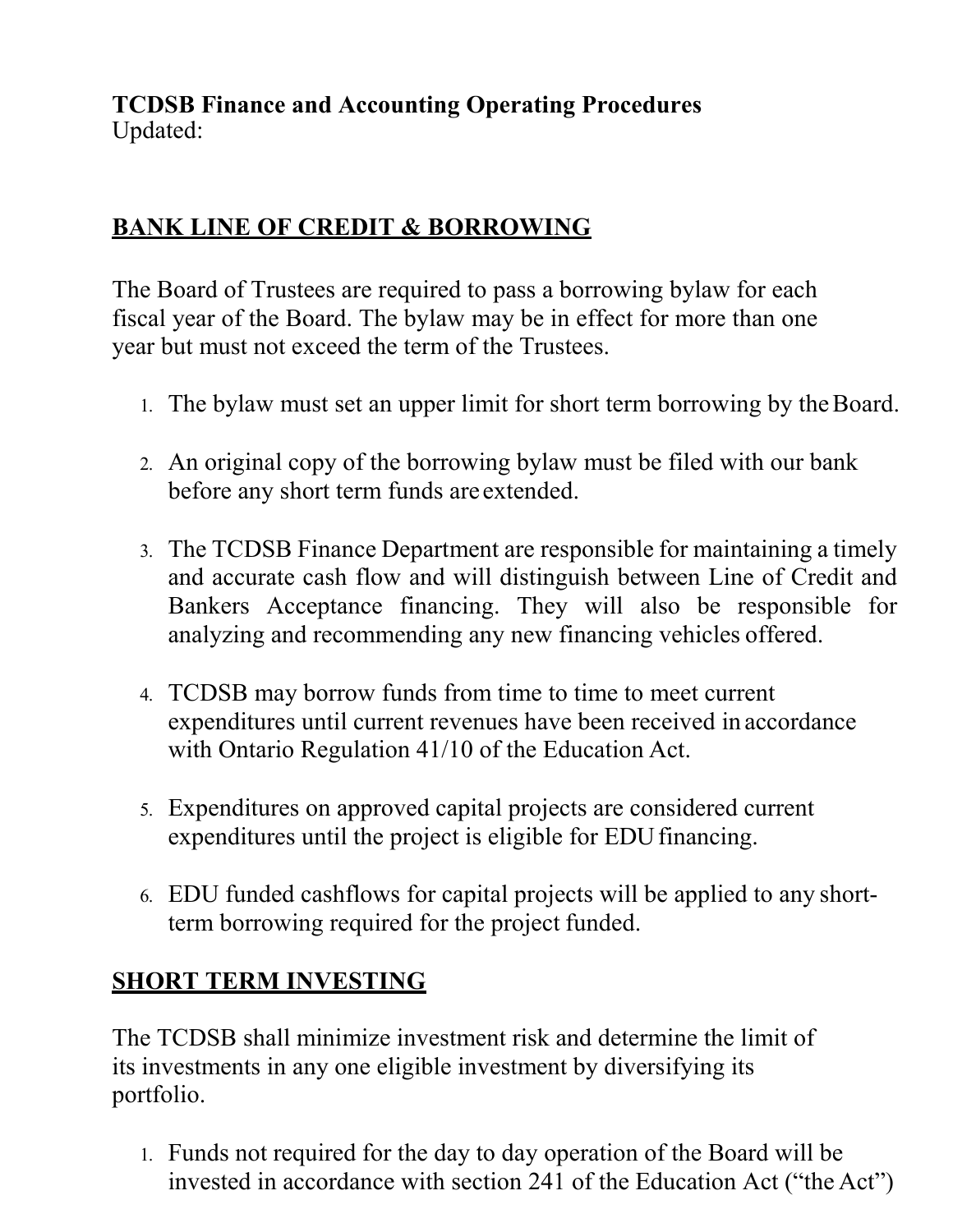and Ontario Regulation 41/10 where the best rates are obtained using an eligible investment as defined in Part IV of the act. The Board may make investments in Schedule I and Schedule II banks on its own and will use an experienced investment broker for all other investments eligible under the Act.

- 2. Short term investments will be made in varying terms and amounts wherever possible in order to mitigate risk; the maximum term will be 90 days unless requested by the Chief Financial Officer (CFO).
- 3. Trust Funds will also be regulated by this procedure however; a longer term may be used when it is advantageous to do so.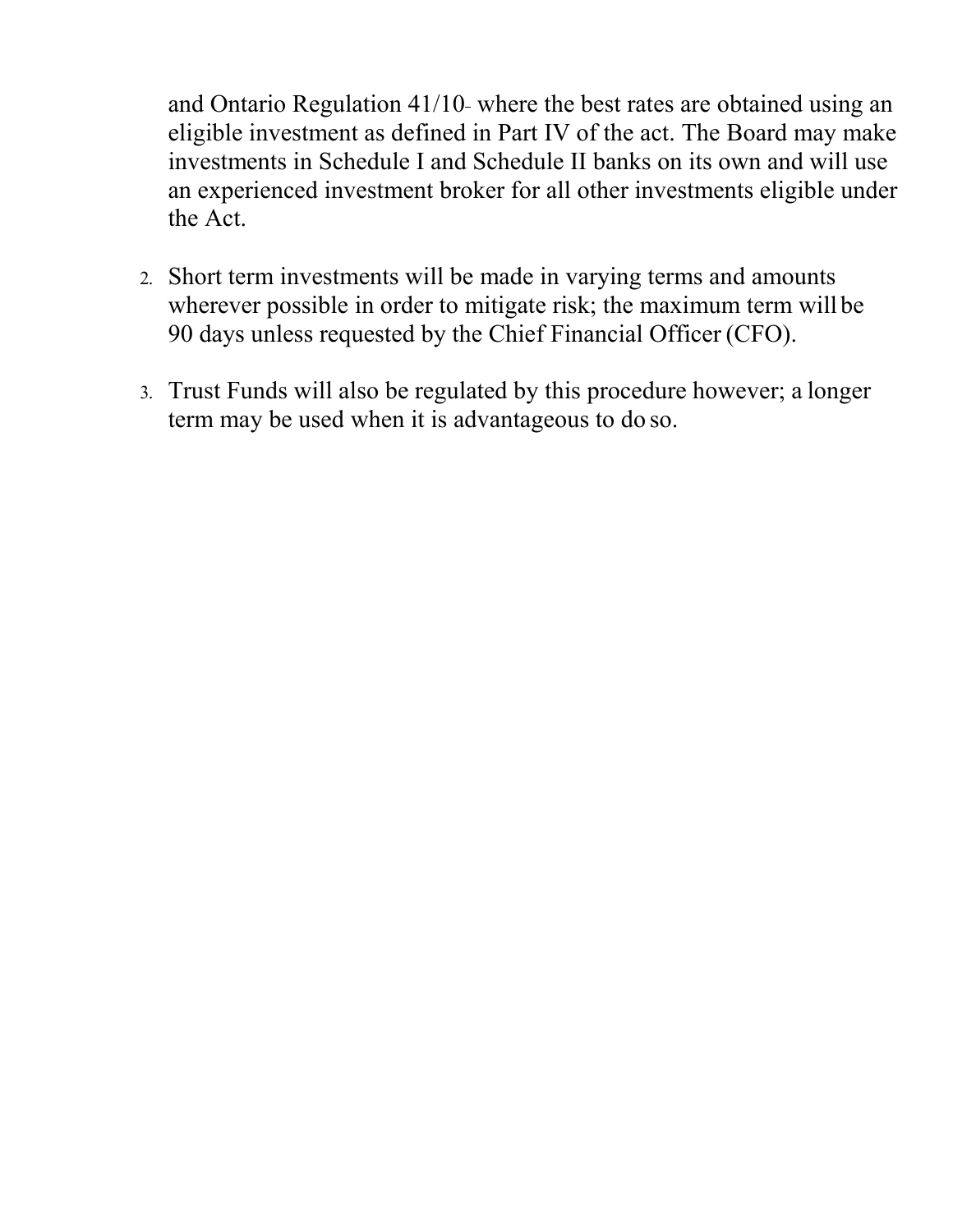# **SIGNATURES**

An electronic cheque signature may be used to produce "Facsimile signatures" on TCDSB cheques, electronic transfers of funds, investment and borrowing activities.

A signature stamp may be used by a Director or Associate Director level signing officer only, provided a verbal authorization has been received prior to its use.

# **A. Automated Cheques**

- 1. The cheque production and signing process is controlled in Financial Services by segregated and non-conflicting individuals.
- 2. A proposed cheque run will be produced prior to the cheques being run. The proposal will list all vendors, corresponding invoices and amounts selected for payment and will be approved by the Senior Coordinator, Finance or their designate. The signed document will be filed in the Finance department for audit purposes.
- 3. The Senior Coordinator of Finance will be responsible for ensuring the continuity of cheque numbers and accounting for any missing cheque numbers.
- 4. A cheque register will be maintained indicating:
	- Cheque number
	- Cheque date
	- Cheque amount
	- Vendor and vendor number
	- All void or destroyed cheques
- 5. All approvals for payment will be received prior to the invoice being entered for payment as per the Purchasing Policy.
- 6. Payroll and Gratuity cheques (non EFT) will be entered in the Payroll department and produced by the Finance Department using the above procedures.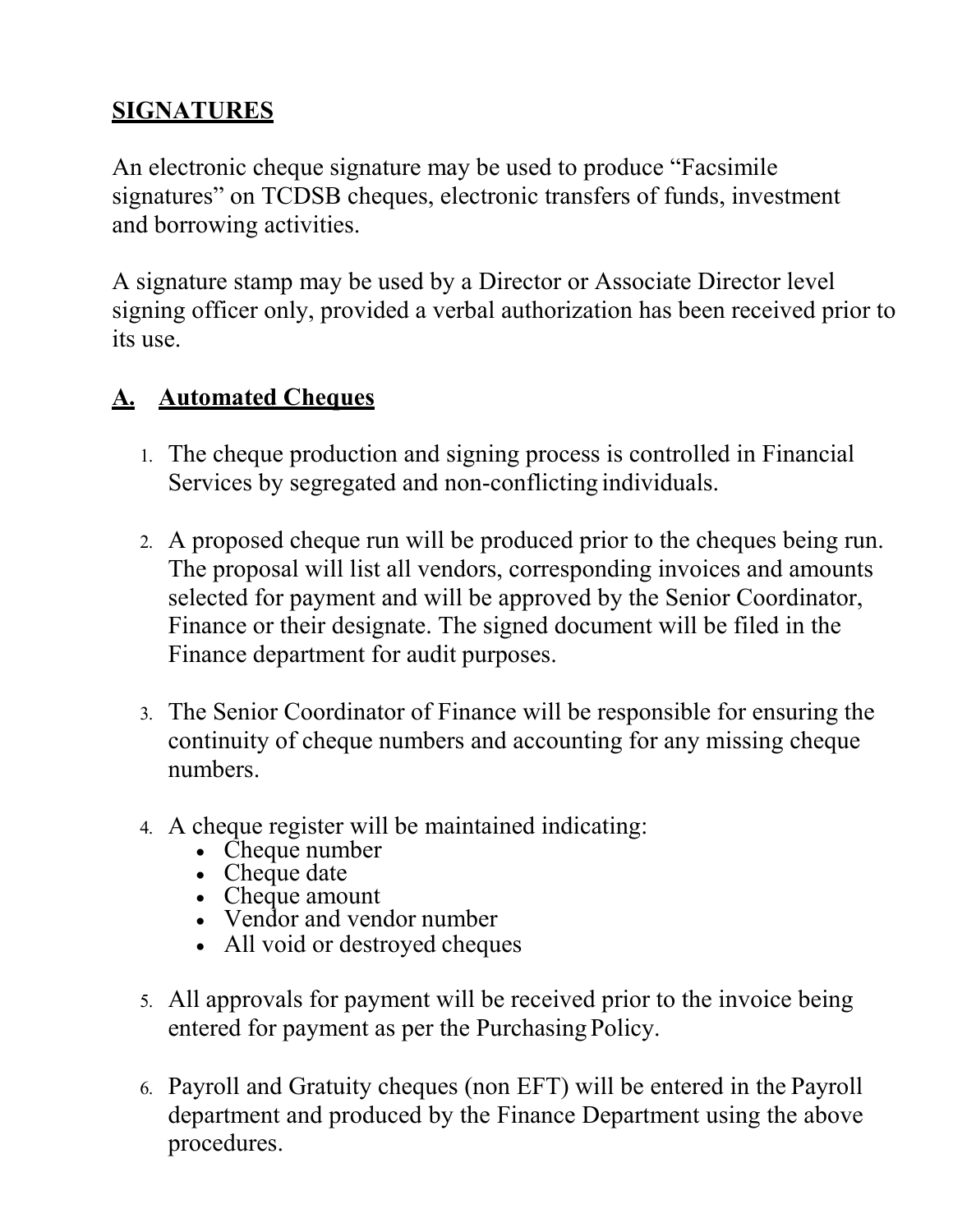# **B. Manual Cheques**

- 1. The Board will keep a unique range of cheque numbers reserved for manual cheques.
- 2. A minimal number of manual cheques will be stored in the Finance Department in a safe and secure area.
- 3. Manual cheques will be issued on an emergency basis only as a lastresort.
- 4. Manual cheques under \$5,000 will require the signature of at least one signing authority. Cheques greater than \$5,000 will require the signatures of two signing authorities. Copies of the cheque and original documentation must be sent to the Finance Department and entered into the automated system at the first opportunity.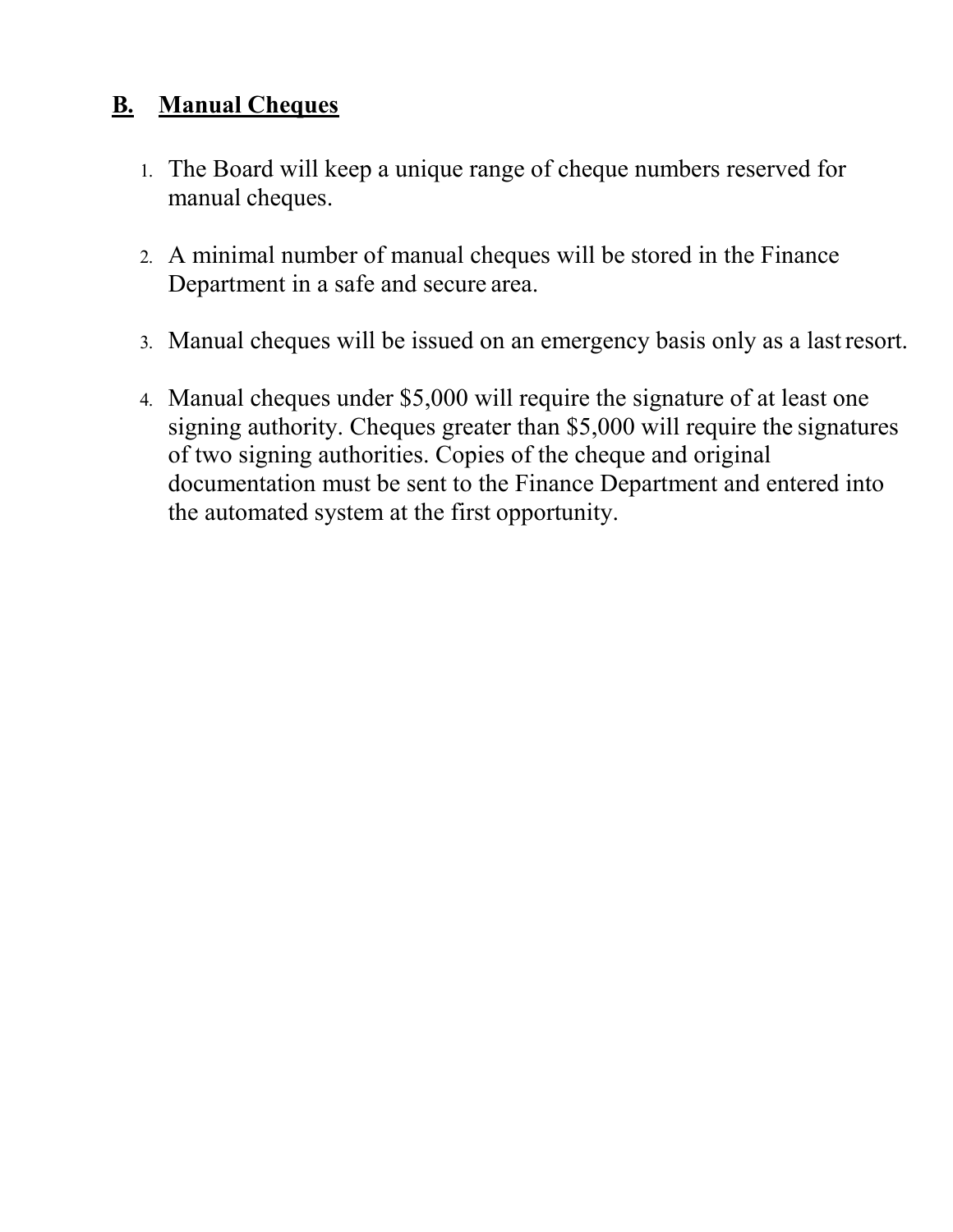5. All approvals for payment will be received prior to the manual cheque being issued as per the Purchasing Policy.

#### **C. Electronic Funds Transfers (EFT's)**

- 1. Electronic funds transfers will be batch processed once per week.
- 2. Only permanent approved vendors will be eligible for EFT.
- 3. The same procedures for automated cheques above will apply to EFT's. An EFT register will also be maintained.

## **D. Investing and Borrowing**

- 1. The Finance department will seek the best rates of return on surplus cash within the investing guidelines legislated by the Education Act.
- 2. The recommended investment along with comparative alternatives will be presented to the Treasurer or their designate for approval. A designate must be a signing authority of the Board.
- 3. The approved document will be used to instruct the bank to wire the funds to the appropriate investment.
- 4. An investment register will be maintained indicating:
	- Investment amount
	- Investment date
	- Investment term
	- Investment holder
	- Matured investments
- 5. The Finance Department will utilize the bank line of credit for any short term cash shortfalls. As cash shortfalls become fixed over longer periods of time (but less than one year) the Finance Department will investigate lower cost fixed term borrowing instruments.
- 6. A borrowing proposal will be approved by the Treasurer and one other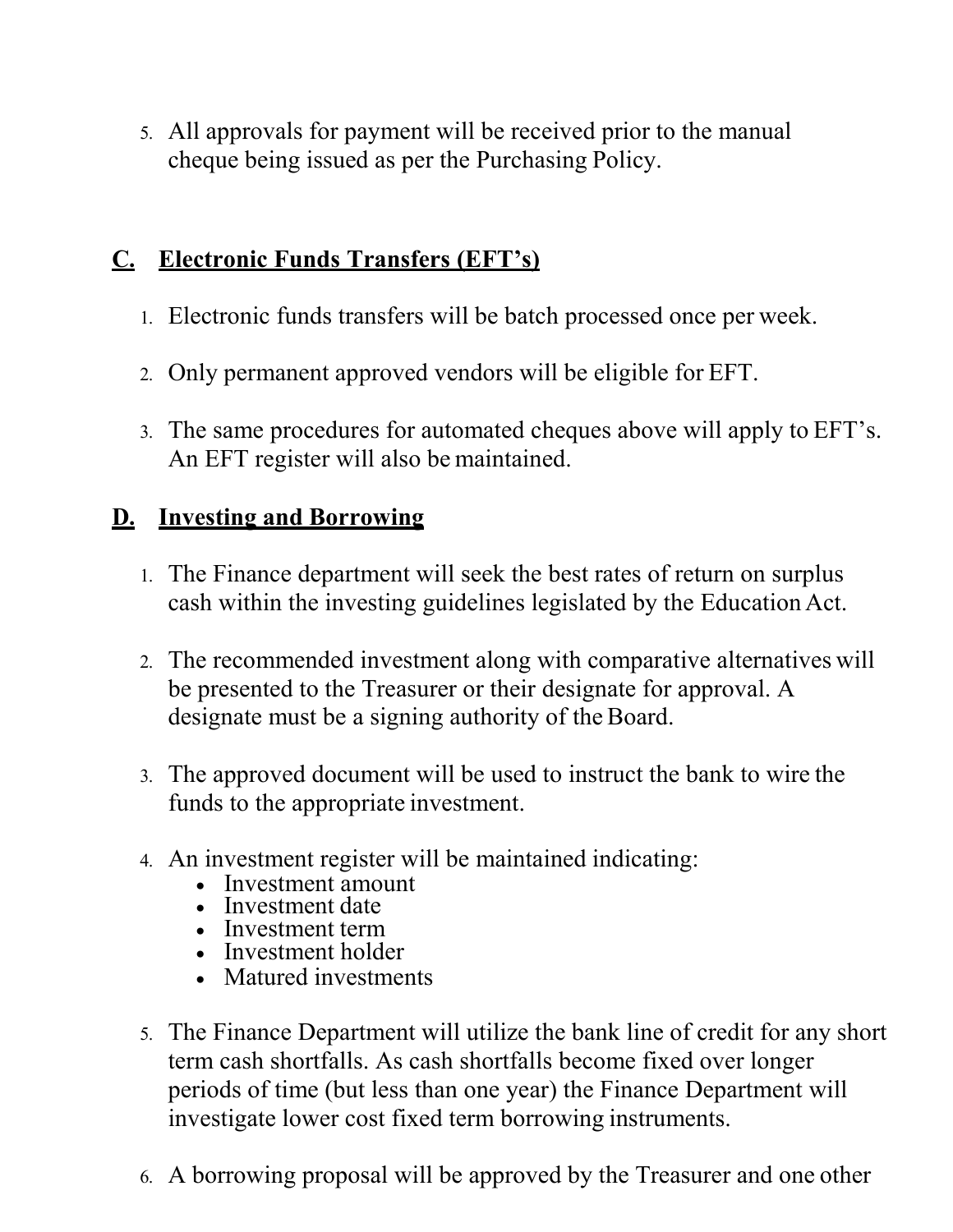signing officer of the Board before the request is made.

# **E. School Cheques**

1. All school cheques must have two signatures for amounts over five thousand dollars. The Principal; or designate in his absence, must always be the first signature and the second signature would be aVice Principal. In schools without Vice Principals the Area Superintendent would be responsible for the second signature.